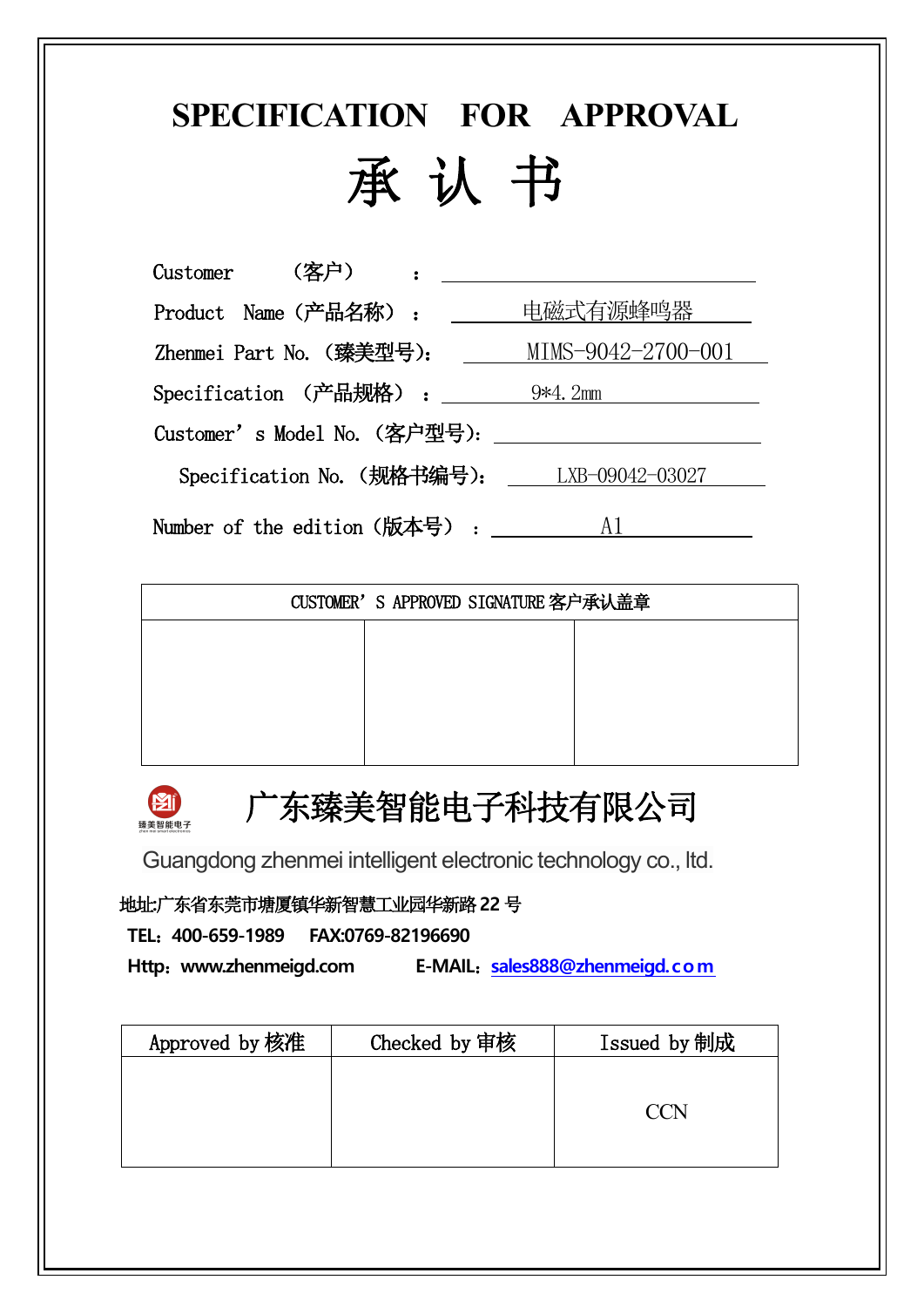| <b>FOR</b><br><b>SPECIFICATION</b><br>APPROVAL | NO.<br>PAGE<br>页码 | 2/5                |  |
|------------------------------------------------|-------------------|--------------------|--|
| 书<br>承<br>认                                    | PART. NO.<br>产品型号 | MIMS-9042-2700-001 |  |

#### **A. SCOPE**

This specification applies magnetic buzzer, MIMS-9042-2700-001

#### **B. SPECIFICATION**

| No.             | Item                                          | <b>Unit</b>           | <b>Specification</b> | <b>Condition</b>         |
|-----------------|-----------------------------------------------|-----------------------|----------------------|--------------------------|
|                 | <b>Oscillation Frequency</b>                  | <b>KHz</b>            | $2.7 \pm 0.3$        |                          |
| 3               | <b>Rated Voltage</b>                          | <b>V<sub>DC</sub></b> | 3                    |                          |
| 4               | <b>Current Consumption</b>                    | mA                    | <b>MAX. 30</b>       | at Rated Voltage         |
| 5               | <b>Sound Pressure Level</b>                   | dB                    | <b>MIN.75</b>        | at 10cm at Rated Voltage |
| 6               | <b>Tone/Pulse Rate</b>                        |                       | Constant             |                          |
| 7               | <b>Operating Temperature</b>                  | $^{\circ}$ C          | $-20 - +70$          |                          |
| 8               | <b>Storage Temperature</b>                    | $^{\circ}$ C          | $-30 - +80$          |                          |
| 9               | <b>Dimension</b>                              | mm                    | $\Phi$ 9.0 x H4.2    | See appearance drawing   |
| 10 <sup>1</sup> | Weight (MAX)                                  | gram                  | 1.0                  |                          |
| 11              | <b>Housing Material</b>                       |                       | PPO(Black)           |                          |
| 12              | Leading Pin                                   |                       | Tin Plated Brass(Sn) | See appearance drawing   |
| 13              | Environmental<br><b>Protection Regulation</b> |                       | <b>RoHS</b>          |                          |

### **C.APPEARANCE DRAWING**



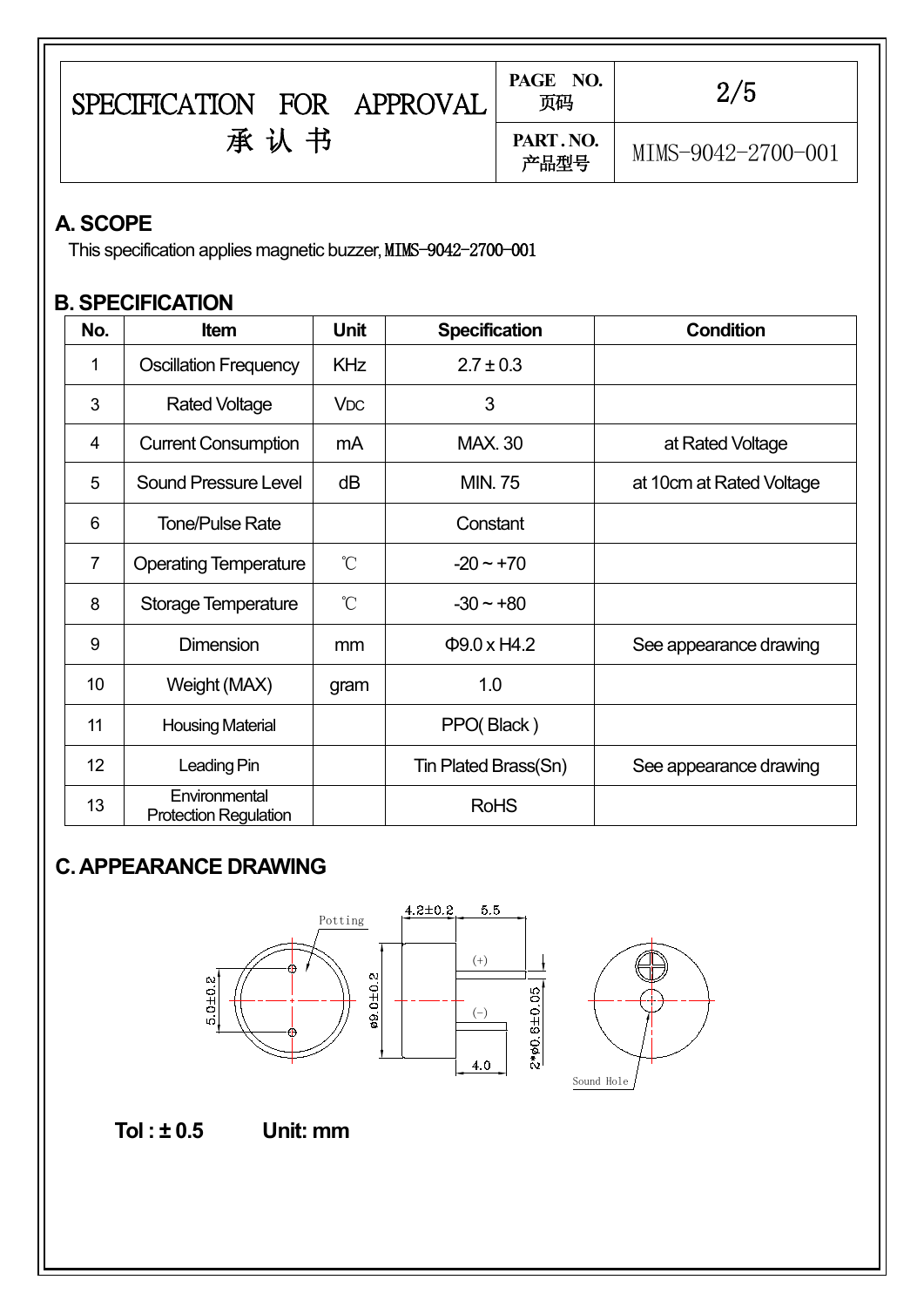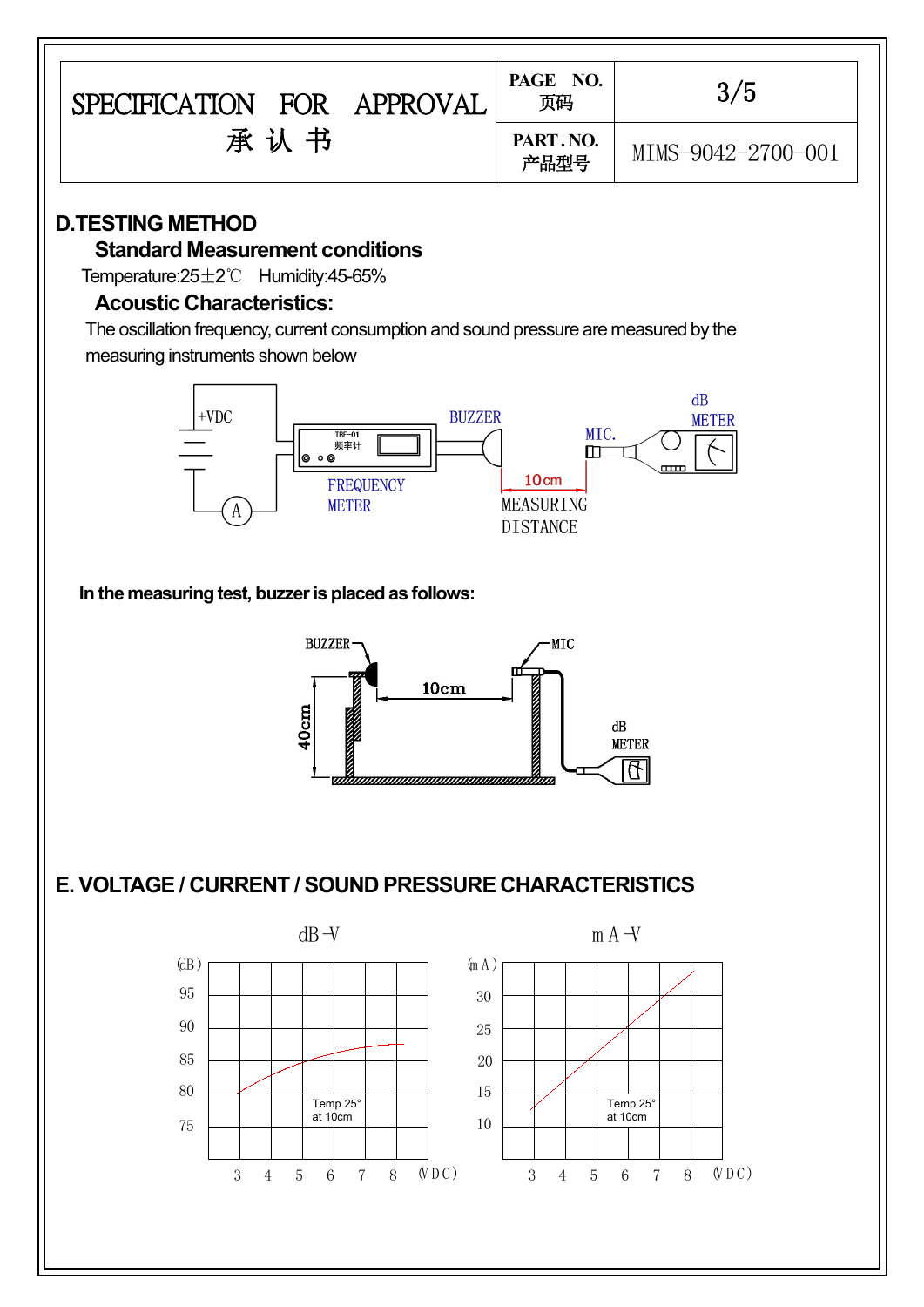| <b>FOR</b><br>APPROVAL<br><b>SPECIFICATION</b> | PAGE NO.<br>页码   | 4/5                |  |
|------------------------------------------------|------------------|--------------------|--|
| 承<br>认                                         | PART.NO.<br>产品型号 | MIMS-9042-2700-001 |  |

## **F. RELIABILITY TEST**

| NO.                                       | <b>ITEM</b><br><b>TEST CONDITION AND REQUIREMENT</b>                                                                                                                                                                                          |  |  |  |  |  |
|-------------------------------------------|-----------------------------------------------------------------------------------------------------------------------------------------------------------------------------------------------------------------------------------------------|--|--|--|--|--|
| <b>High Temperature</b><br>Test (Storage) | After being placed in a chamber with $80\pm2\degree$ C for 96 hours and then<br>being placed in normal condition for 2 hours.<br>Allowable variation of SPL after test: ±10dB.                                                                |  |  |  |  |  |
| Low Temperature<br>2<br>Test (Storage)    | After being Placed in a chamber with $-30\pm2\degree$ C for 96 hours and then<br>being placed in normal condition for 2 hours.<br>Allowable variation of SPL after test: $\pm 10$ dB.                                                         |  |  |  |  |  |
| 3<br><b>Humidity Test</b>                 | After being Placed in a chamber with 90-95% R.H. at 40±2°C for 96<br>hours and then being placed in normal condition for 2 hours.<br>Allowable variation of SPL after test: $\pm 10$ dB.                                                      |  |  |  |  |  |
| Temperature Cycle<br>4<br><b>Test</b>     | The part shall be subjected to 5 cycles. One cycle shall be consist of:<br>$+70$ <sup>o</sup> C<br>$+25$ <sup>o</sup> C<br>$+25$ <sup>o</sup> C<br>$-20^{\circ}$ C<br>0.25<br>0.5<br>0.5<br>0.5<br>0.5 <sub>hr</sub><br>0.5<br>0.25<br>3hours |  |  |  |  |  |
| 5<br>Drop Test                            | Allowable variation of SPL after test: $\pm 10$ dB.<br>Drop on a hard wood board of 4cm thick, any directions, 6 times,<br>at the height of 75cm.<br>Allowable variation of SPL after test: $\pm 10$ dB.                                      |  |  |  |  |  |
| <b>Vibration Test</b><br>6                | After being applied vibration of amplitude of 1.5mm with 10 to 55 Hz<br>band of vibration frequency to each of 3 perpendicular directions for<br>2 hours.<br>Allowable variation of SPL after test: $\pm 10$ dB.                              |  |  |  |  |  |
|                                           | Lead terminals are immersed in rosin for 5 seconds and then<br>immersed in solder bath of $+300 \pm 5$ °C for $3 \pm 1$ seconds.                                                                                                              |  |  |  |  |  |
| Solderability<br>7<br><b>Test</b>         | 90% min. lead terminals shall be wet with solder<br>(Except the edge of terminals).                                                                                                                                                           |  |  |  |  |  |

,我们也不会有什么。""我们的人,我们也不会有什么?""我们的人,我们也不会有什么?""我们的人,我们也不会有什么?""我们的人,我们也不会有什么?""我们的人